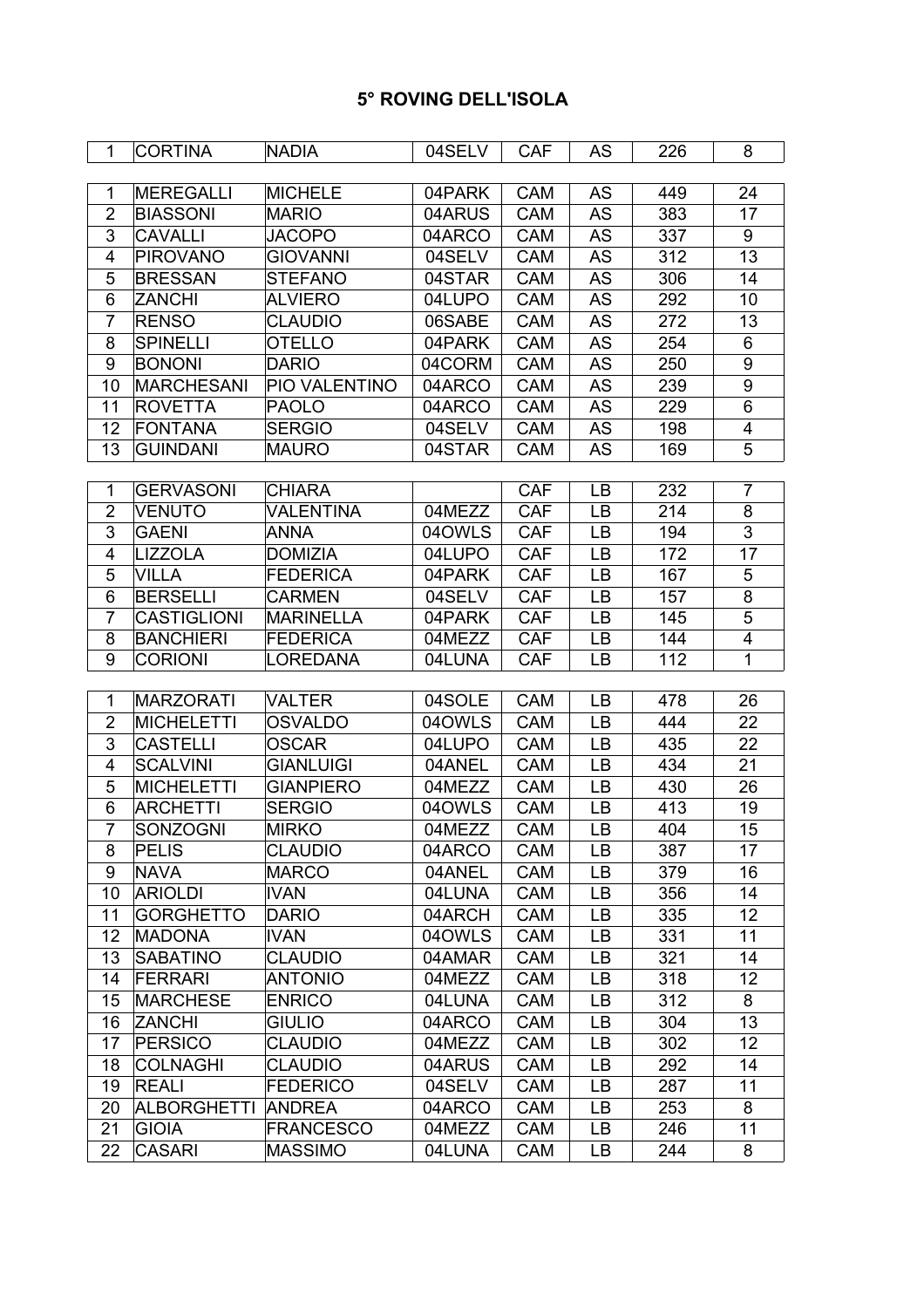| 23             | FASOLI             | <b>DIEGO</b>      | 04CORM | <b>CAM</b> | LB         | 242 | 9                       |
|----------------|--------------------|-------------------|--------|------------|------------|-----|-------------------------|
| 24             | <b>MAGNI</b>       | <b>PAOLO</b>      | 04PARK | <b>CAM</b> | LB         | 241 | $\,6$                   |
| 25             | <b>GIUPPONI</b>    | <b>PIERLUIGI</b>  | 04ANEL | <b>CAM</b> | LB         | 220 | $\overline{7}$          |
| 26             | <b>ARMANINI</b>    | <b>MAURIZIO</b>   | 04LUNA | <b>CAM</b> | LB         | 215 | 4                       |
| 27             | <b>GHERARDI</b>    | <b>MATTEO</b>     | 04ANEL | CAM        | <b>LB</b>  | 210 | 6                       |
| 28             | <b>FERRARI</b>     | <b>GIOVANNI</b>   | 04MEZZ | <b>CAM</b> | LB         | 203 | $\,6$                   |
| 29             | <b>CARBONI</b>     | <b>PAOLO</b>      | 04MEZZ | <b>CAM</b> | LB         | 108 | 4                       |
|                |                    |                   |        |            |            |     |                         |
| 1              | <b>MADONA</b>      | <b>FRANCESCA</b>  | 04OWLS | <b>CUF</b> | LB         | 252 | 8                       |
| $\overline{2}$ | <b>ZANCHI</b>      | <b>ALESSANDRA</b> | 04ARCO | <b>CUF</b> | LB         | 225 | 8                       |
| 3              | MANGILI            | <b>CELESTE</b>    | 04OWLS | <b>CUF</b> | LB         | 201 | $\mathbf 5$             |
| 4              | <b>GORGHETTO</b>   | <b>GRETA</b>      | 04ARCH | <b>CUF</b> | LB         | 117 | $\overline{2}$          |
| 5              | <b>GORGHETTO</b>   | <b>BIANCA</b>     | 04ARCH | <b>CUF</b> | LB         | 67  | $\mathbf 0$             |
|                |                    |                   |        |            |            |     |                         |
| 1              | <b>CITTERIO</b>    | <b>MARTA</b>      | 04PARK | <b>CAF</b> | <b>RIC</b> | 344 | 13                      |
| $\overline{2}$ | <b>ZANCHI</b>      | <b>SOFIA</b>      | 04LUPO | <b>CAF</b> | <b>RIC</b> | 343 | 17                      |
| 3              | <b>CARDANO</b>     | <b>GIOVANNA</b>   | 04SELV | <b>CAF</b> | <b>RIC</b> | 302 | 16                      |
| 4              | <b>GIPPONI</b>     | <b>MARINELLA</b>  | 04OWLS | <b>CAF</b> | <b>RIC</b> | 288 | 13                      |
| 5              | <b>MARCONI</b>     | <b>BARBARA</b>    | 04ARCO | <b>CAF</b> | <b>RIC</b> | 274 | 9                       |
| 6              | <b>RAVASIO</b>     | <b>ELENA</b>      | 04LUPO | <b>CAF</b> | <b>RIC</b> | 238 | $\,6$                   |
| $\overline{7}$ | <b>SUARDI</b>      | <b>ELENA</b>      | 04OWLS | <b>CAF</b> | <b>RIC</b> | 235 | 5                       |
| 8              | PIZIO              | <b>ROBERTA</b>    | 04OWLS | <b>CAF</b> | <b>RIC</b> | 208 | 9                       |
| 9              | POMA               | <b>JENNI</b>      | 04LUNA | <b>CAF</b> | <b>RIC</b> | 201 | $\overline{7}$          |
| 10             | <b>LIVREGHI</b>    | <b>ARIANNA</b>    | 04OWLS | <b>CAF</b> | <b>RIC</b> | 193 | $\overline{\mathbf{4}}$ |
| 11             | <b>SALA</b>        | <b>EMANUELA</b>   | 04ARCO | <b>CAF</b> | <b>RIC</b> | 187 | 20                      |
| 12             | FUSTINONI          | <b>ROSSELLA</b>   | 04ARCO | <b>CAF</b> | <b>RIC</b> | 163 | $\overline{7}$          |
| 13             | <b>SCARPELLINI</b> | <b>AURORA</b>     | 04ANEL | <b>CAF</b> | <b>RIC</b> | 97  | $\mathfrak{S}$          |
| 14             | <b>BOLIS</b>       | <b>FLAVIA</b>     | 04OWLS | <b>CAF</b> | <b>RIC</b> | 88  | $\overline{2}$          |
| 15             | <b>TRESOLDI</b>    | <b>LORENA</b>     | 04OWLS | <b>CAF</b> | <b>RIC</b> | 57  | $\mathbf 0$             |
|                |                    |                   |        |            |            |     |                         |
| $\mathbf 1$    | <b>BASSANI</b>     | <b>AGOSTINO</b>   | 04LUNA | CAM        | <b>RIC</b> | 540 | 32                      |
| $\overline{2}$ | <b>PELLICCIONI</b> | <b>BRUNO</b>      | 04LUNA | <b>CAM</b> | <b>RIC</b> | 534 | 36                      |
| 3              | <b>ROLLI</b>       | <b>MARIO</b>      | 04STAR | CAM        | <b>RIC</b> | 521 | 28                      |
| 4              | <b>SINIGAGLIA</b>  | <b>CARLO</b>      | 04ARCO | <b>CAM</b> | <b>RIC</b> | 469 | 31                      |
| 5              | <b>COMOTTI</b>     | <b>LORENZO</b>    | 04LUNA | <b>CAM</b> | <b>RIC</b> | 463 | 22                      |
| 6              | <b>TEBALDI</b>     | <b>CARLO</b>      | 04POTA | <b>CAM</b> | <b>RIC</b> | 460 | 22                      |
| $\overline{7}$ | <b>ALGERI</b>      | <b>VITTORINO</b>  | 04ARCO | CAM        | <b>RIC</b> | 455 | 22                      |
| 8              | <b>BONOMELLI</b>   | <b>BRUNO</b>      | 04POTA | <b>CAM</b> | <b>RIC</b> | 446 | 19                      |
| 9              | <b>ANDREOTTI</b>   | ANGELO            | 04POTA | <b>CAM</b> | <b>RIC</b> | 433 | 17                      |
| 10             | <b>ROSSI</b>       | <b>DELFO</b>      | 04ARUS | CAM        | <b>RIC</b> | 428 | 22                      |
| 11             | DONATI             | <b>ANDREA</b>     | 04ARCO | CAM        | <b>RIC</b> | 421 | 20                      |
| 12             | <b>ROVETTA</b>     | <b>DIEGO</b>      | 04POTA | CAm        | <b>RIC</b> | 415 | 23                      |
| 13             | <b>VILLA</b>       | <b>FABIO</b>      | 04NABO | <b>CAM</b> | <b>RIC</b> | 407 | 22                      |
| 14             | PAGANI             | <b>ROBERTO</b>    | 04OWLS | CAM        | <b>RIC</b> | 398 | 13                      |
| 15             | DAZZA              | <b>FELIX</b>      | 01CELT | <b>CAM</b> | <b>RIC</b> | 393 | 17                      |
| 16             | <b>BONETTI</b>     | <b>TULLIO</b>     | 04MEZZ | <b>CAM</b> | <b>RIC</b> | 392 | 17                      |
| 17             | <b>ROVETTA</b>     | <b>ALBERTO</b>    | 04POTA | CAM        | <b>RIC</b> | 390 | 20                      |
| 18             | <b>CORNA</b>       | <b>GIANCARLO</b>  | 04OWLS | <b>CAM</b> | <b>RIC</b> | 386 | 20                      |
| 19             | <b>RENSO</b>       | <b>LUCIANO</b>    | 06SABE | <b>CAM</b> | <b>RIC</b> | 381 | 14                      |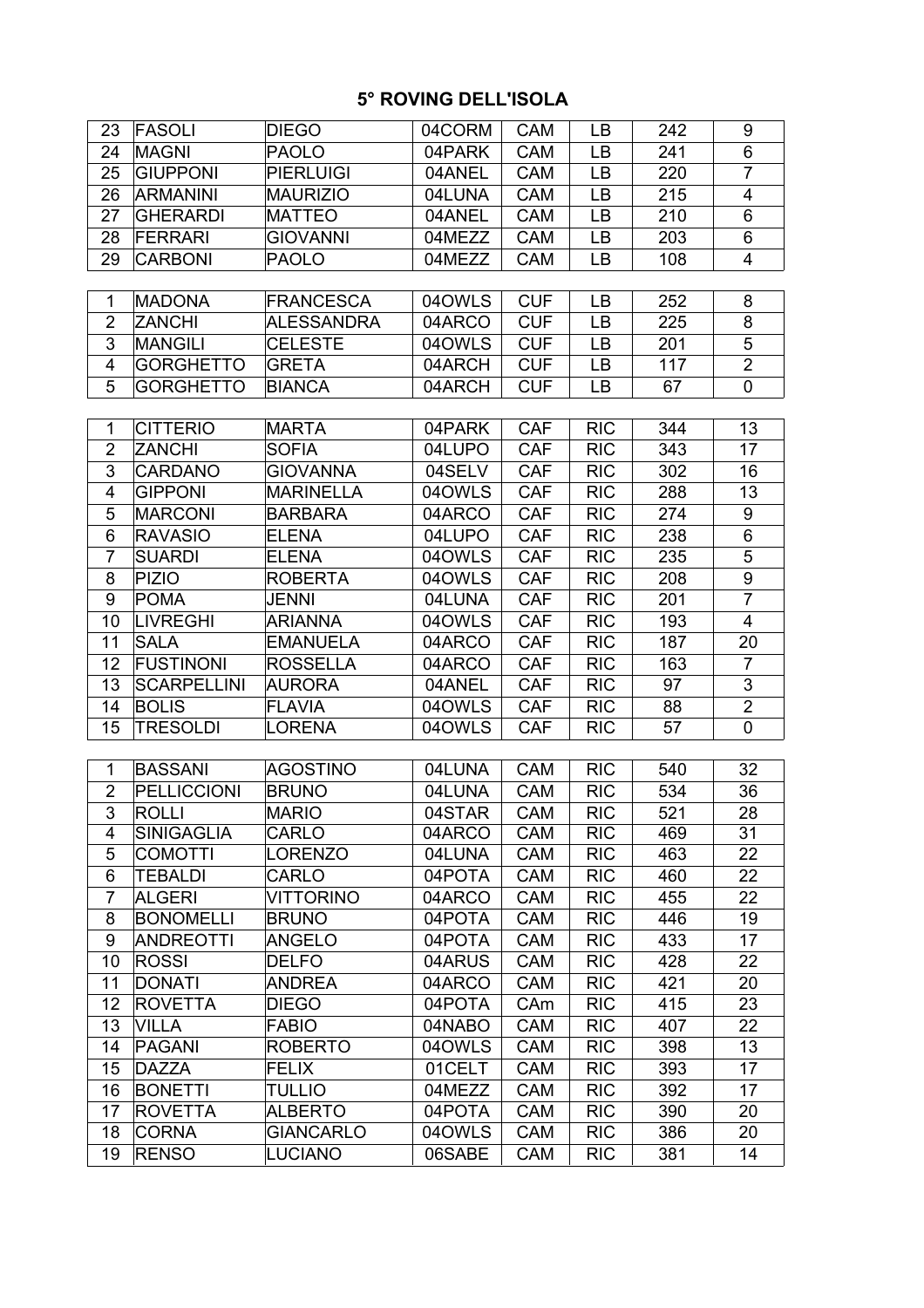| 20             | <b>RIGAMONTI</b>   | MASSIMO           |        | <b>CAM</b> | <b>RIC</b> | 377 | 16             |
|----------------|--------------------|-------------------|--------|------------|------------|-----|----------------|
| 21             | <b>MAGNI</b>       | LUCA              | 04OWLS | <b>CAM</b> | <b>RIC</b> | 368 | 13             |
| 22             | <b>ANCONA</b>      | <b>COSIMO</b>     | 04NABO | CAM        | <b>RIC</b> | 346 | 10             |
| 23             | <b>LOCATELLI</b>   | <b>ROSSANO</b>    | 04ARUS | <b>CAM</b> | <b>RIC</b> | 346 | 13             |
| 24             | <b>GOTTI</b>       | <b>GIUSEPPE</b>   | 04ARCO | CAM        | <b>RIC</b> | 345 | 13             |
| 25             | <b>TUNISI</b>      | <b>ANGELO</b>     | 04SOLE | CAM        | <b>RIC</b> | 343 | 12             |
| 26             | <b>SECCO</b>       | <b>ANDREA</b>     | 04SAGI | CAM        | <b>RIC</b> | 341 | 12             |
| 27             | <b>RENIERO</b>     | <b>UMBERTO</b>    | 04LUNA | CAM        | <b>RIC</b> | 340 | 8              |
| 28             | <b>MANGILI</b>     | <b>SEBASTIANO</b> | 04OWLS | CAM        | <b>RIC</b> | 337 | 14             |
| 29             | <b>GILARDI</b>     | <b>PETER</b>      | 04LUPO | CAM        | <b>RIC</b> | 329 | 15             |
| 30             | <b>GIOIA</b>       | <b>ALESSANDRO</b> | 04MEZZ | CAM        | <b>RIC</b> | 324 | 12             |
| 31             | <b>ONTARIO</b>     | LUCA              | 04NABO | CAM        | <b>RIC</b> | 320 | 12             |
| 32             | <b>DOLCI</b>       | <b>MICHAEL</b>    | 04OWLS | CAM        | <b>RIC</b> | 318 | 11             |
| 33             | <b>PIROVANO</b>    | <b>ROBERTO</b>    | 04ANEL | CAM        | <b>RIC</b> | 309 | 9              |
| 34             | <b>BULGARELLI</b>  | <b>ANDREA</b>     | 04SAGI | CAM        | <b>RIC</b> | 308 | 9              |
| 35             | <b>VISCARDI</b>    | <b>CLAUDIO</b>    | 04ARUS | <b>CAM</b> | <b>RIC</b> | 306 | 11             |
| 36             | <b>FRICKLETON</b>  | <b>JULIAN</b>     | 04ANEL | CAM        | <b>RIC</b> | 303 | 12             |
| 37             | <b>D ANTONI</b>    | <b>GIANLUCA</b>   | 09YORK | CAM        | <b>RIC</b> | 301 | 10             |
| 38             | <b>BERETTA</b>     | <b>GIUSEPPE</b>   | 04LUNA | CAM        | <b>RIC</b> | 292 | 12             |
| 39             | <b>POLITI</b>      | <b>ANDREA</b>     | 04POTA | CAM        | <b>RIC</b> | 292 | 14             |
| 40             | <b>ZAGATO</b>      | <b>FRANCESCO</b>  | 04AIRO | <b>CAM</b> | <b>RIC</b> | 290 | 11             |
| 41             | <b>PAGANI</b>      | <b>ENZO</b>       | 04OWLS | CAM        | <b>RIC</b> | 287 | 10             |
| 42             | <b>PIZZATTI</b>    | <b>FIORENZO</b>   | 04LUNA | CAM        | <b>RIC</b> | 281 | 12             |
| 43             | <b>PRATO</b>       | <b>FRANCO</b>     |        | <b>CAM</b> | <b>RIC</b> | 258 | 12             |
| 44             | <b>COLOMBO</b>     | <b>FILIPPO</b>    | 04OWLS | CAM        | <b>RIC</b> | 249 | 8              |
| 45             | <b>PATUZZO</b>     | <b>STEFANO</b>    | 04LUNA | CAM        | <b>RIC</b> | 243 | $\overline{7}$ |
| 46             | <b>ALBERTI</b>     | <b>LUCA</b>       | 04OWLS | CAM        | <b>RIC</b> | 239 | $\overline{7}$ |
| 47             | <b>LAZZARI</b>     | <b>GIACOMO</b>    | 04LUPO | CAM        | <b>RIC</b> | 231 | $\overline{7}$ |
| 48             | <b>BIFFI</b>       | LUCA              | 04NABO | CAM        | <b>RIC</b> | 227 | 12             |
| 49             | <b>GARAVAGLIA</b>  | <b>DAVIDE</b>     | 04DUCK | CAM        | <b>RIC</b> | 224 | 9              |
| 50             | <b>BANI</b>        | <b>DAVIDE</b>     | 04LAKE | <b>CAM</b> | <b>RIC</b> | 217 | 6              |
| 51             | <b>ROBBA</b>       | <b>GABRIELE</b>   |        | CAM        | <b>RIC</b> | 216 | 4              |
| 52             | <b>BARENGHI</b>    | <b>GIOVANNI</b>   | 04NABO | CAM        | <b>RIC</b> | 211 | 6              |
| 53             | <b>ACQUAROLI</b>   | <b>IVAN</b>       | 04ANEL | <b>CAM</b> | <b>RIC</b> | 195 | 5              |
| 54             | <b>CRISPIATICO</b> | <b>EDOARDO</b>    | 04OWLS | CAM        | <b>RIC</b> | 133 | 3              |
| 55             | <b>BRUGALI</b>     | <b>VALENTINO</b>  | 04OWLS | CAM        | <b>RIC</b> | 118 | $\overline{2}$ |
|                |                    |                   |        |            |            |     |                |
| 1              | <b>BREVI</b>       | <b>SABRINA</b>    | 04LUNA | <b>CUF</b> | <b>RIC</b> | 379 | 17             |
| $\overline{2}$ | <b>MAGNI</b>       | <b>GLORIA</b>     | 04OWLS | <b>CUF</b> | <b>RIC</b> | 378 | 19             |
| 3              | <b>D ANTONI</b>    | <b>CAITLIN</b>    | 09YORK | <b>CUF</b> | <b>RIC</b> | 366 | 14             |
| 4              | <b>MAGNI</b>       | <b>ANNA</b>       | 04OWLS | <b>CUF</b> | <b>RIC</b> | 304 | 13             |
| 5              | <b>DI CRISCITO</b> | <b>AURORA</b>     | 04NABO | <b>CUF</b> | <b>RIC</b> | 219 | 5              |
| 6              | <b>PIROTTA</b>     | <b>GRETA</b>      | 04OWLS | <b>CUF</b> | <b>RIC</b> | 196 | 6              |
| $\overline{7}$ | <b>MAGNANI</b>     | <b>ALESSANDRA</b> | 04NABO | <b>CUF</b> | <b>RIC</b> | 178 | 6              |
| 8              | <b>BOLCHI</b>      | <b>MARIA</b>      | 04NABO | <b>CUF</b> | <b>RIC</b> | 177 | $\overline{7}$ |
| 9              | <b>D ANTONI</b>    | <b>ARIELLE</b>    | 09YORK | <b>CUF</b> | <b>RIC</b> | 139 | 4              |
|                |                    |                   |        |            |            |     |                |
| $\mathbf{1}$   | <b>COLOMBO</b>     | <b>SIMONE</b>     | 04OWLS | <b>CUM</b> | <b>RIC</b> | 352 | 13             |
| $\overline{2}$ | <b>MADONA</b>      | <b>ANDREA</b>     | 04OWLS | <b>CUM</b> | <b>RIC</b> | 199 | 3              |